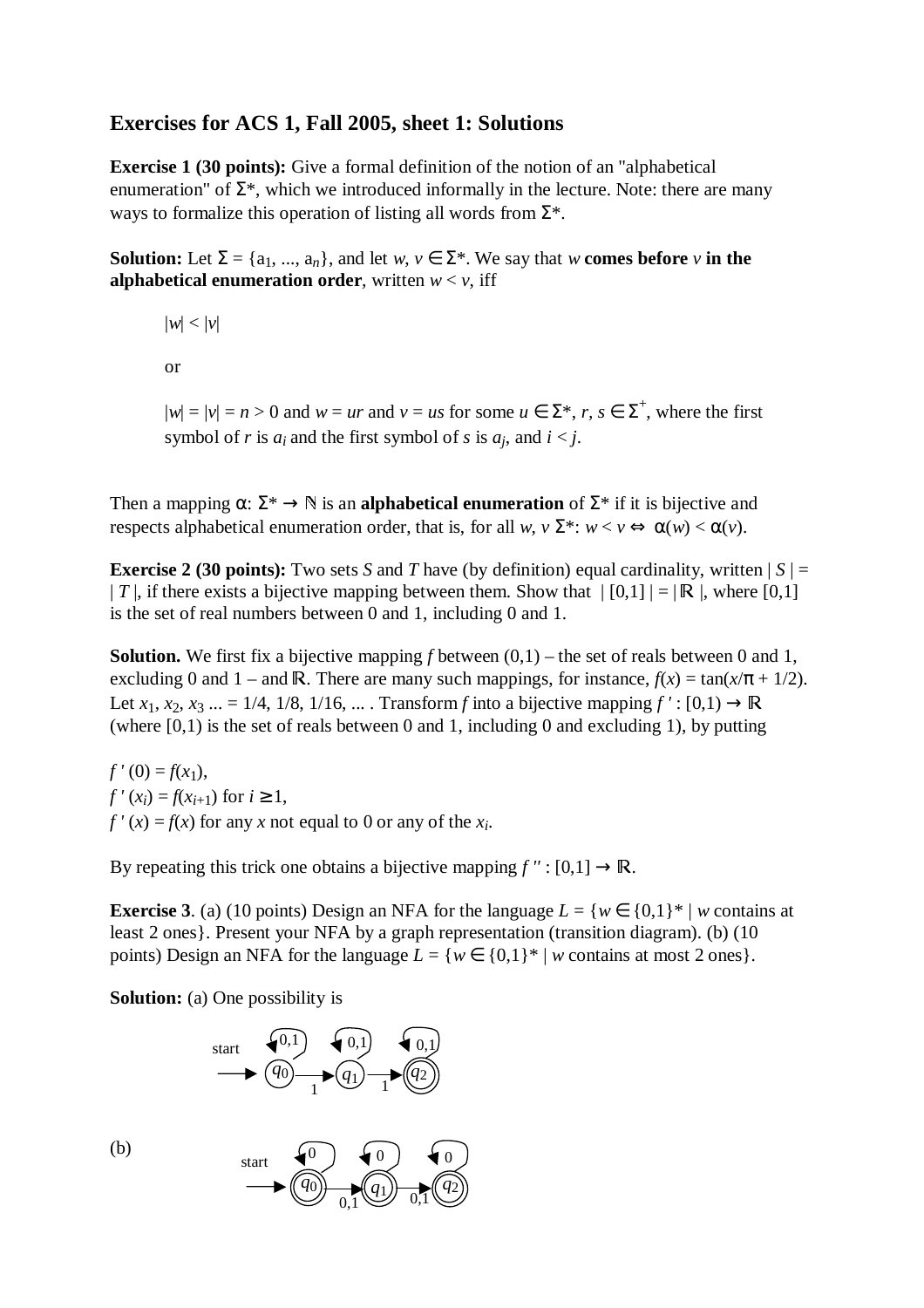**Exercise 4 (20 points)**. Transform your two NFAs from exercise 3 into equivalent DFAs (with dead state if appropriate) by the subset construction. Present your solution DFAs through their transition graphs.



### **Exercises for ACS 1, Fall 2005, sheet 2**

Return solutions in paper form on, in the lecture, on Wednesday, September 28

*Note: a maximum of 100 points is accredited for this sheet.* 

**Exercise 1** (50 points). A word-labelled DFA is a generalization of DFAs in whose transition graphs the transition arrows may be labelled by any words from  $\Sigma^{+}$ . An example might look like this:



- (a) (40 points) Give an analog of the definitions 3.1, 3.2 and 3.3 from the lecture notes that capture word-labelled DFAs (there might be several plausible definitions – the purpose of this exercise is not to find the "correct" one, but to train writing formal definitions). Make sure that your definitions define a mechanism that is actually deterministic, that is, on a given input word at most one path through the transition graph is possible. Furthermore, **make sure that your definition** (specifically, for the extended transition function) **is well-defined**. This will require a proof.
- (b) (10 points) Prove the the languages accepted by word-labelled DFAs are the regular languages.

**Solution.** (a)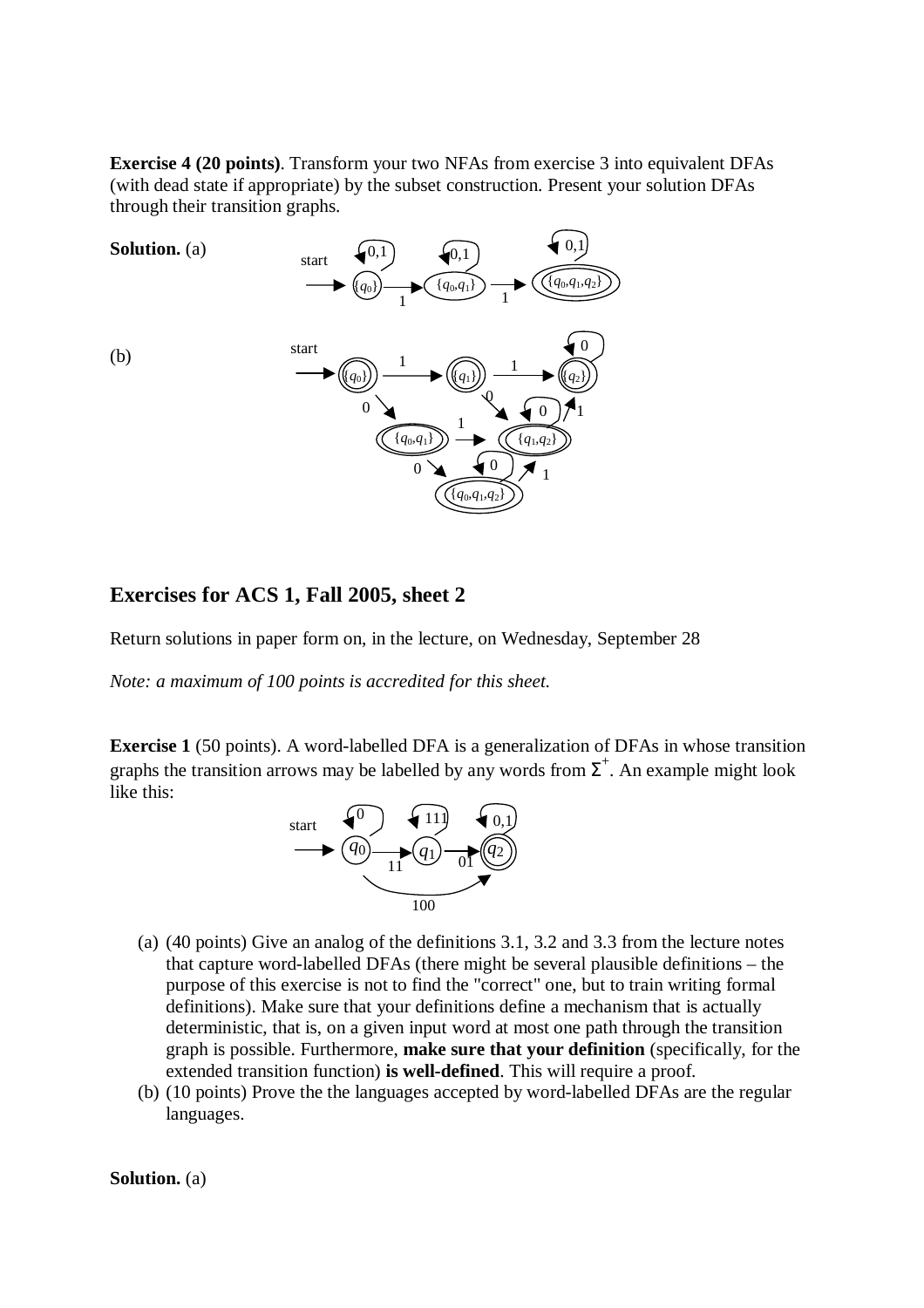**Def. 1** A **word-labelled DFA** *A* is a quintuple  $A = (Q, \Sigma, \delta, q_0, F)$ , where  $Q = \{q_0, q_1, ..., q_n\}$ is a finite set of *states*,  $\Sigma$  is the alphabet of *input symbols*,  $\delta: Q \times \Sigma^+ \to Q$  is a partial function, the *transition function*,  $q_0$  is the *start state*, and  $F \subseteq Q$  is the set of *accepting states*. It must hold that

 $\forall q \in Q$   $\forall w, v \in \Sigma^*$ :  $\delta(q, w)$  and  $\delta(q, v)$  are defined  $\rightarrow v$  is not a proper initial word of *w*.

Note: this condition assures determinism.

**Def.** 2 Let  $A = (Q, \Sigma, \delta, q_0, F)$  be a word-labelled DFA. Define the **extended transition function**  $\hat{\delta}: Q \times \Sigma^* \to Q$  by induction over words through  $\forall q \in Q: \hat{\delta}(q, \varepsilon) = q$  and  $\forall q \in \mathcal{Q}$   $\forall w \in \Sigma^* \forall v \in \Sigma^* : \hat{\delta}(q, wv) = \delta(\hat{\delta}(q, w), v)$ , if defined. Use notation  $\delta(q, w)$  for  $\hat{\delta}(q, w)$  .

**Proposition:** Definition 2 is well-defined.

Proof: This follows immediately from the following lemma: If  $w \in \Sigma^*$  and there exits *n* such that  $w = v_1v_2...v_n$ , all  $v_i \in \Sigma^+$ , and there exist states  $q_0, q_1,..., q_n$  such that all  $\delta(q_i, v_{i+1}) = q_{i+1}$ are defined, then the number *n* and the words  $v_1, v_2,...v_n$  and states  $q_0, q_1,..., q_n$  are unique with this property.

**Proof of lemma:** Assume that for some  $w \in \Sigma^*$  and there exits *n* such that  $w = v_1v_2...v_n$ , all  $v_i$  $\in \Sigma^+$ , and there exist states  $q_0, q_1,..., q_n$  such that all  $\delta(q_i, v_{i+1}) = q_{i+1}$  are defined, and furthermore, there exits *m* such that  $w = v'_{1}v'_{2}...v'_{m}$ , all  $v'_{j} \in \Sigma^{+}$ , and there exist states  $q_{0} = q'_{0}$ ,  $q'$ <sub>1</sub>,...  $q'$ <sub>*m*</sub> such that all  $\delta(q'_{i}, v'_{i+1}) = q'_{i+1}$  are defined. Then  $v'_{1} = v_{1}$  or  $v'_{1}$  is a proper initial word of  $v_1$  or  $v_1$  is a proper initial word of  $v'_1$ . The latter two cases are impossible due to Definition 1. Therefore  $v'_1 = v_1$ . An iterated use of this argument yields the statement.

**Def.** 3 A word-labelled DFA *A* **accepts** a word *w* if  $\delta(q_0, w) \in F$ . If  $\delta(q_0, w) \notin F$ , the word is **rejected**. The set of words  $L(A) = \{w \in \Sigma^* | A \text{ accepts } w\}$  is the **language accepted by** A.

(b) Because the word-labelled DFAs generalize the DFAs, it is clear that every language accepted by a word-labelled DFA is also accepted by a DFA. Conversely, let  $A = (Q, \Sigma, \delta, q_0)$ , *F*) be a word-labelled DFA. Construct from *A* a standard DFA  $A' = (Q', \Sigma, \delta', q_0, F)$  as follows.

- 1. Put  $Q^* = Q$ ,  $\delta^* = \{(q, a, p) | \delta(q, a) = p, a \in \Sigma \}$
- 2. For all defined transitions  $\delta(p_0, w) = p_n$ ,  $w = a_1...a_n$ ,  $n > 1$ ,  $a_i \in \Sigma$ , extend  $Q^*$  by new states  $p_1, ..., p_{n-1}$ , and extend  $\delta^*$  by  $\{(p_i, a_i, p_{i+1}) \mid i = 0, ..., n-1\}$ .
- 3. Put  $Q' = Q^*$ ,  $\delta' = \delta^*$ .

**Exercise 2** (20 points). In analogy to the web – ebay example from the lecture, design a DFA that finds all occurences of  $\circ \circ p$ , foo, and ps in a text. Present the NFA from which you start your construction by a transition diagram (points) and the resulting DFA by a transition table (points). Finally, give the state DFA sequence that is yielded by input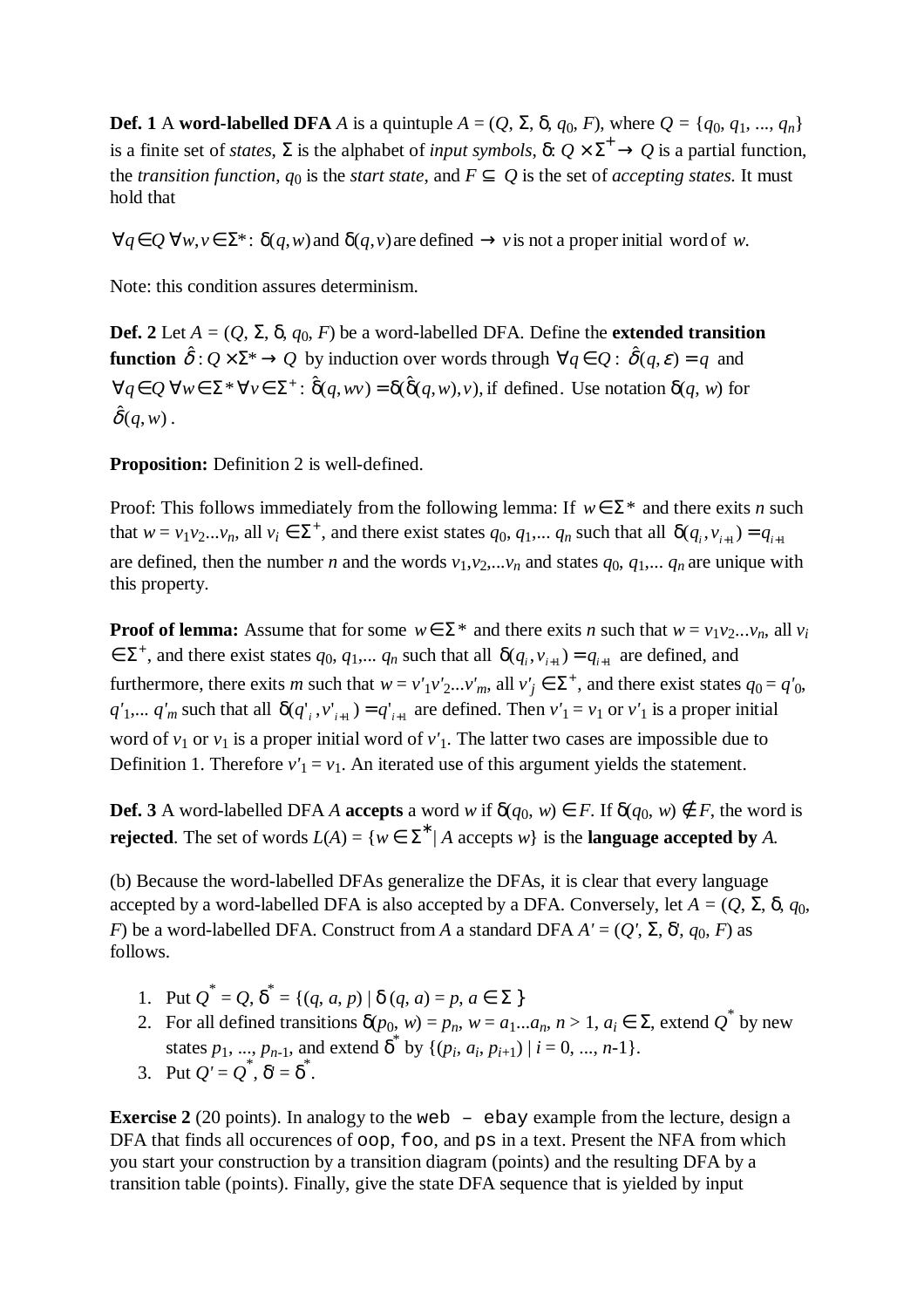soopsssfoos. Present this state sequence in the format of iterated triples state – (symbol) – nextstate

**Solution.** We have  $S = \{o, p, s, f\}$ . NFA:

 $\binom{p^*}{(8)-p}$ o o  $^{\circ}$  p o  $(5) \rightarrow (6) \rightarrow (7)$ 2  $\rightarrow (3)$   $\rightarrow$   $(4)$ 1 f start  $\big\{ \sum_{n=1}^{\infty} x^n \big\}$ 

DFA transition table:

|                 | 0    |     | S  |    |
|-----------------|------|-----|----|----|
|                 |      |     |    |    |
| $\rightarrow$ 1 | 12   | 18  | 1  | 15 |
| 12              | 123  | 18  | 1  | 15 |
| 123             | 123  | 148 | 1  | 15 |
| 148*            | 12   | 18  | 19 | 15 |
| 15              | 126  | 18  | 1  | 15 |
| 126             | 1237 | 18  | 1  | 15 |
| 1237*           | 123  | 148 | 1  | 15 |
| 18              | 12   | 18  | 19 | 15 |
| $19*$           | 12   | 18  | 1  | 15 |
|                 |      |     |    |    |

Transition sequence on soopsssfoos:

1 (s) 1 (o) 12 (o) 123 (p) 148\* (s) 19\* (s) 1 (s) 1 (s) 1 (f) 15 (o) 126 (o) 1237\* (s) 1

**Exercise 3.** (20 points) Let  $\Sigma$  be some alphabet and *W* a finite set of words over  $\Sigma$ . Show that *L* = { $w \in \Sigma^*$  | *w* contains no subword  $v \in W$ } is regular.

**Solution.** It is easy to construct an NFA *A* for  $L^c$ , the language of all words over  $\Sigma$  that contain some subword  $v \in W$ . (This NFA would have the structure of the NFA given in the solution to exercise 6). By the subset construction, one obtains an equivalent DFA  $A'$  for  $L^c$ . Replace the set of accepting states of *A'* by its complement to obtain a DFA for *L*. Thus *L* is accepted by some DFA and hence is regular.

**Exercise 4** (22 points). Design a DFA that accepts the language over  $S = \{b, c\}$  denoted by  $((bb)^*(b+c+\epsilon))^*$ , by (a) (10 points) designing first an  $\epsilon$ -NFA for this language, using the methods from the proof of proposition 3.4, possibly with simplifications that suggest themselves, then (b) (10 points) deriving an equivalent DFA from that by the subset construction. Represent your automata by transition diagrams. (c) (2 points) Is there a simpler DFA than the one obtained from the subset construction?

**Solution.** (a) Merging pure ε-chains, the methods from the proof of proposition 3.4 yield the following ε-NFA:

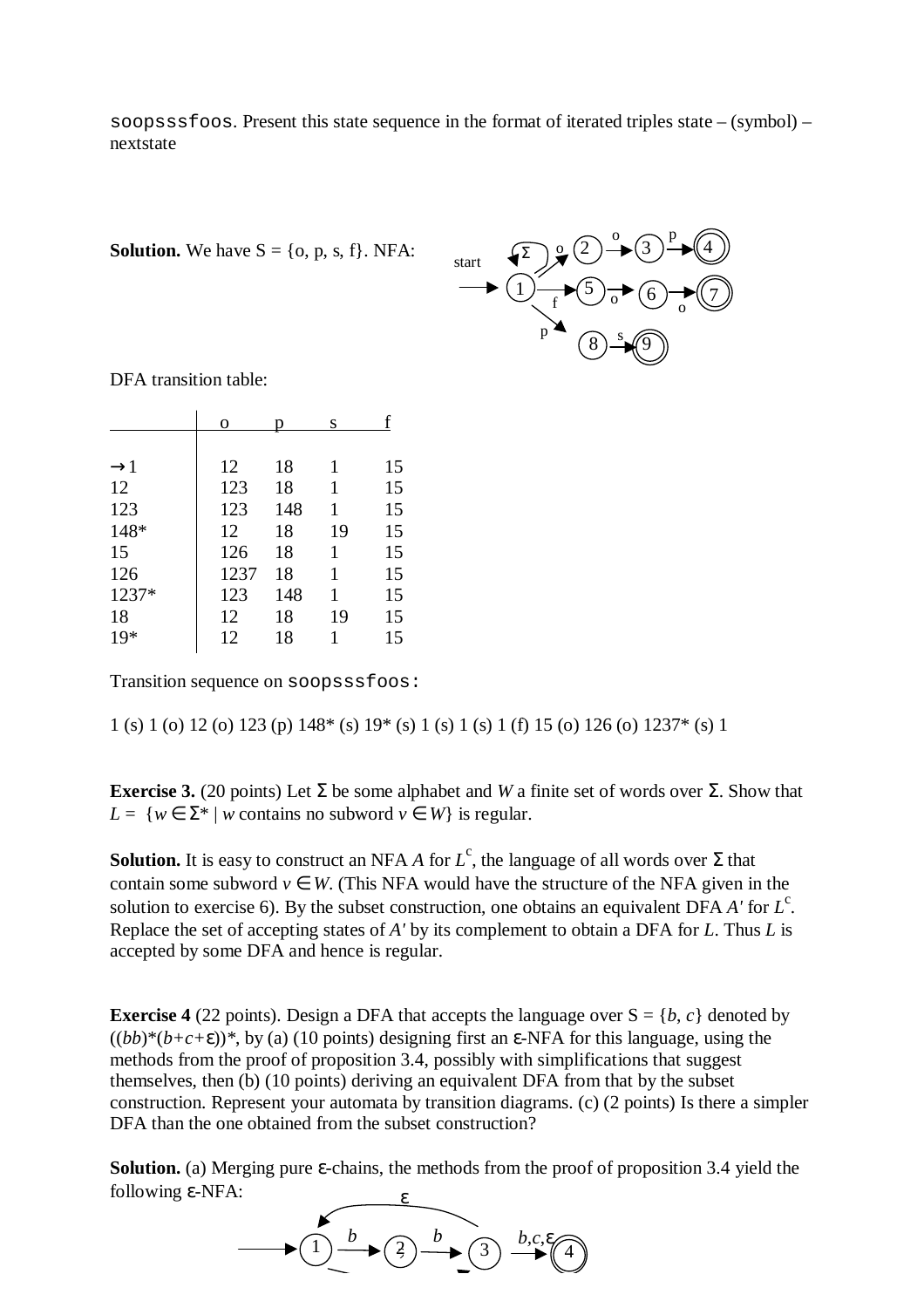(b) The subset construction yields



**Exercises for ACS 1, Fall 2005, sheet 3: Solution sheet**

**Exercise 1.** Let  $\Sigma = \{0,1\}$ . Prove or disprove the following two claims ( $L_i$  are language variables):

**(a)**  $(L_1 + L_2)^* = \sum_{k=1}^{\infty} (L_1^* L_2^*)^*$ 

**(b)** 
$$
(L_1 + L_2)^* L_3^* = \sum L_1 L_3^* + L_2 L_3^*
$$

**Solution.** (a) Claim is true. Using Corollary 3.7, we have to show that  $L((a + b)^*) =$ *L*(( $a^* b^*$ )\*) for ordinary regexps  $(a + b)^*$  and  $(a^* b^*)^*$  over  $\Sigma = \{a, b\}$ . We have to demonstrate two set inclusions:

- (i) Let  $w \in L((a + b)^*)$ . Then  $w \in \{a, b\}^*$ , that is,  $w = x_1...x_n$ ,  $n \ge 0$ ,  $x_i \in \{a, b\}$ . Because  $a \in L(a^*) = L(a^* \varepsilon) \subseteq L(a^* b^*)$  and  $b \in L(b^*) = L(\varepsilon b^*) \subseteq L(a^* b^*)$ , we have  $x_i \in L(a^* b^*)$  and therefore  $w \in L((a^* b^*)^*)$ .
- (ii) Let  $w \in L((a^* b^*)^*)$ . Then  $w \in \{a, b\}^*$ , that is,  $w \in L((a + b)^*)$ .

**(b)** Claim is not true. Proof by contradiction. If it were true, then for ordinary regexps  $(a + b)^*$  $c^*$ ,  $ac^* + b c^*$  it would hold that  $L((a+b)^* c^*) = L(a c^* + b c^*)$ . But clearly  $\varepsilon \in L((a+b)^*$  $c^*$ ), whereas  $\epsilon \notin L(a c^* + b c^*)$ , because any word in this language must start with *a* or *b*. So  $L((a+b)^* c^*) \neq L(a c^* + b c^*)$ , and thus the claim is false.

**Exercise 2**. Prove that the language  $L = \{0^n | n = pq \text{ for two primes } p, q\}$  is not regular.

**Solution.** Assume *L* is regular. Then by the pumping lemma, there exists a constant *c* such that, if  $w \in L$ ,  $|w| > c$ , w can be written as  $uvx$ ,  $r = |v| > 0$ , such that  $uvx \in L$  for all  $i \ge 0$ . Let *p*, *q* such that  $n = pq > c$ . Then  $0^{pq} ∈ L$  and by the pumping lemma,  $0^{pq+ir} ∈ L$  for all  $i ≥ 0$ . Specifically, for  $i = pq$  we obtain  $0^{pq(1+r)} \in L$ . But  $pq(1+r)$  is not the product of two primes,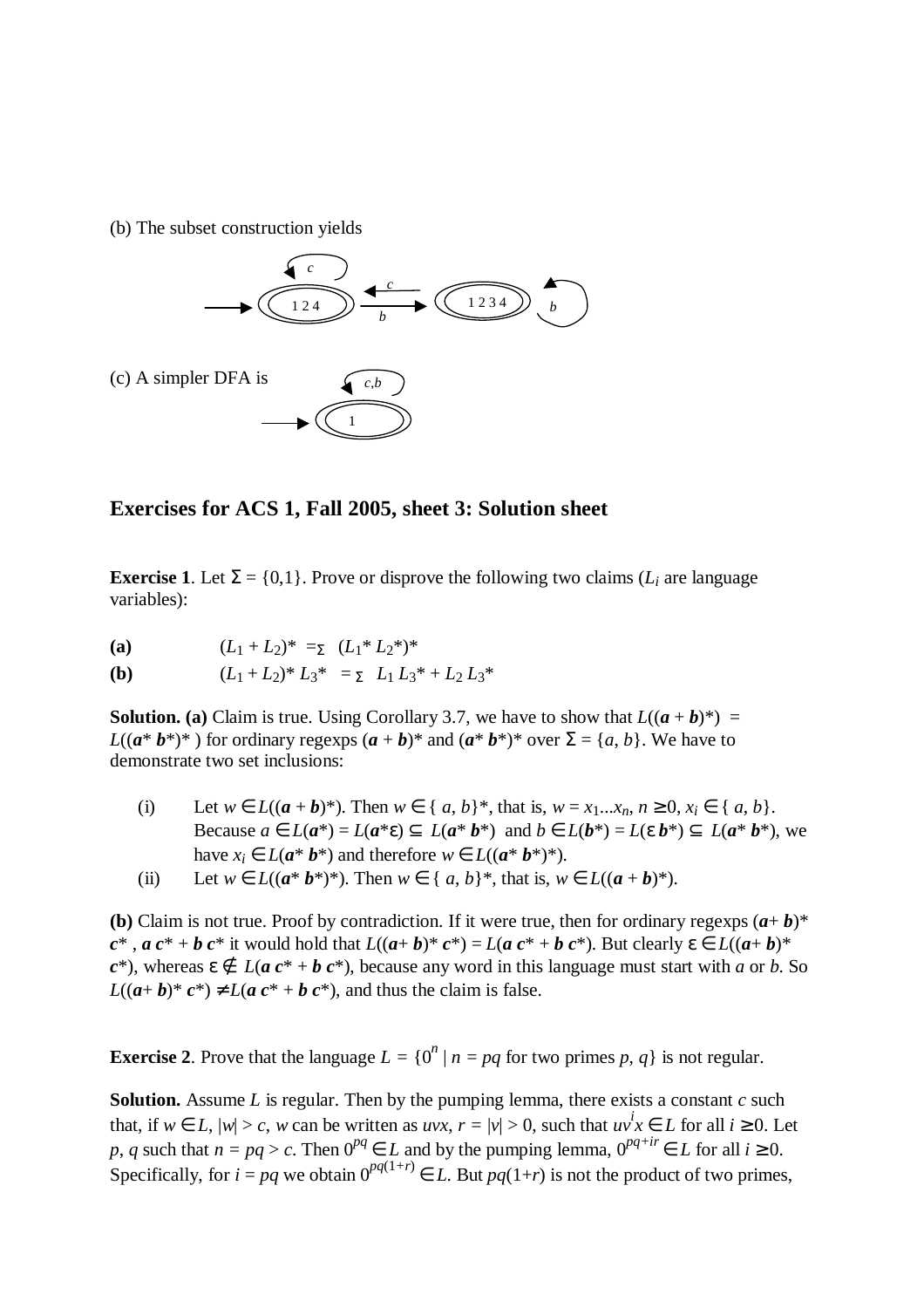so by the definition of *L*,  $0^{pq(1+r)} \notin L$ . Contradiction, therefore the assumption that *L* is regular is wrong, therefore *L* is not regular.

**Exercise 3.** Prove or disprove the following conjecture:

Let *M* be some regular language over  $\Sigma = \{0,1\}$ . Define  $L_{|M|} = \{0^n \in \{0\}^* | n = |v| \text{ for some } v \in \mathbb{R}\}$ word  $v \in M$ . Then *L* is regular.

**Solution.** The conjecture is true. Consider the (unique!) homomorphism  $h: \{0,1\} \rightarrow \{0\}$ . Then  $L_{\text{[M]}} = h(M)$  and by Proposition 3.11,  $L_{\text{[M]}}$  is regular.

**Exercise 4.** Prove or disprove the following conjecture:

Let *M*, *N* be regular languages over  $\Sigma = \{0,1\}$ . Define  $L = \bigcup_{k=|v| \text{ for some } v \in M} N^k$ . Then *L* is regular.  $=|v|$  for some  $v \in$ 

**Solution.** The conjecture is true. Consider the language  $L_{\text{[M]}}$  over  $\{0\}$  from Exercise 3, which is regular and therefore can be represented by some DFA *A* whose transitions are labelled by 0. Let *B* be an ε-NFA for *N*, which has a single accepting state, no arcs leading into the starting state and no arcs leaving the accepting state (such an ε-NFA exists, see the proof of proposition 3.4 in the lecture notes). In *A*, insert into every transition  $q \xrightarrow{0} p$  a copy of *B* via two ε-links, as in the figure:



Then make all accepting states from the *B* copies non-accepting. It is clear that the obtained ε-NFA accepts *L*.

**Exercise 5.** Let *h* be the homomorphism  $h(a) = 0.$ ,  $h(b) = 0$ . Find  $h^{-1}(L)$ , where  $L = (10+1)^*$ .

**Solution.** First, observe that  $\varepsilon \in L$  and thus  $\varepsilon \in h^{-1}(L)$  because by definition of a homomorphism,  $h(\varepsilon) = \varepsilon$ . For non-empty  $w \in L$ , observe that *w* must begin with a 1. Assume  $w = h(v)$ . If the first symbol of *v* is an *a*, then *w* would begin with 01; if the first symbol of *v* is a *b*, then *w* would begin with 0. In neither case does *w* begin with 1, so the assumption  $w =$  $h(v)$  cannot hold, so  $h^{-1}(w) = \emptyset$ . Therefore,  $h^{-1}(L) = \{ \varepsilon \}.$ 

## **Exercises for ACS 1, Fall 2005, sheet 4: Solution sheet**

**Exercise 1 (30 points).** Let  $\varepsilon \neq w = x_1...x_n \in \Sigma^*$ . Construct the minimal DFA for  $L = \{w\}$ , by specifying the equivalence classes  $[x]_{R_L}$  from the Myhill-Nerode theorem (specify them the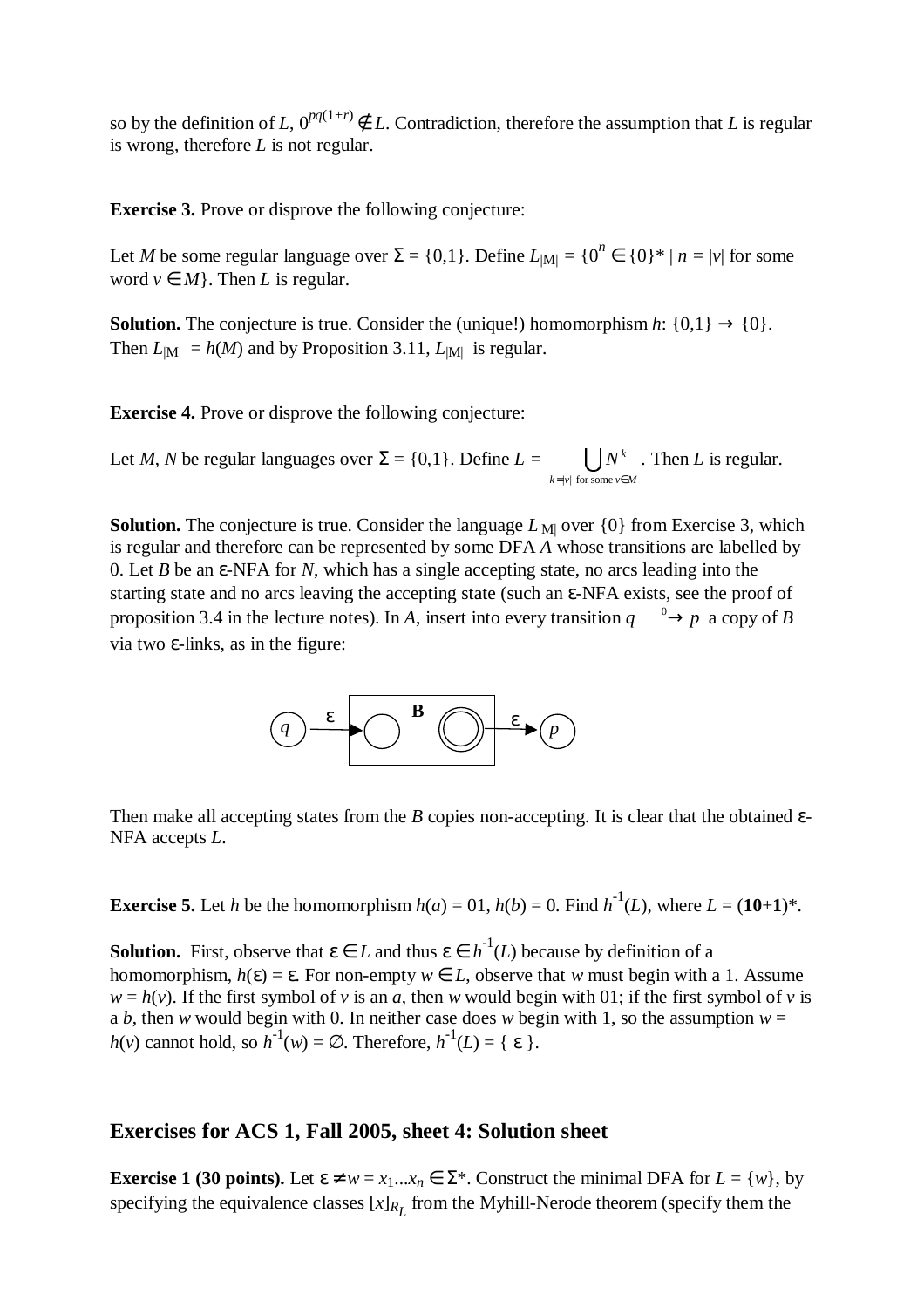equivalence classes by their extension, that is, for each class describe the set of words that it contains. Prove that your equivalence classes exhaust  $\Sigma^*$  and satisfy the conditions of  $R_L$ !). Give a graph representation of your DFA.

**Solution.** The equivalence classes are (obviously...)  $[\varepsilon] = {\varepsilon}, [x_1] = {x_1}, ..., [x_1...x_n] =$  $\{x_1...x_n\}$ , and (for any  $a \in \Sigma$ )  $[x_1...x_n a] = \Sigma^* \setminus ([\varepsilon] \cup [x_1] \cup ... \cup [x_1...x_n])$ . This obviously exhausts  $\Sigma^*$ . To show that these sets are actually the  $R_L$  – classes, we first show that all members in  $[x_1...x_n a] = \sum^* \setminus ([\varepsilon] \cup [x_1] \cup ... \cup [x_1...x_n])$  are  $R_L$  – equivalent. This is clear because  $\Sigma^* \setminus (\lceil \varepsilon \rceil \cup [x_1] \cup ... \cup [x_1...x_n])$  contains all words *u* that are not an initial subword of *w*, and therefore any extension *uv* is not in *L*. By this we have shown that our classes are a refinement of *RL*. It remains to show that no two of them are subsets of some *RL* – class. To this end, it suffices to show that the representatives we have given are pairwise not  $R_L$  – equivalent. This is straightforward: for each pair of the singleton classes, say [*u*] and [*v*], where  $u \neq v$  are initial subwords of *w*, consider *y* where  $w = uy$ . Then clearly  $uy \in L$  but  $vy \notin L$ *L*, so not *u*  $R_L v$ . Furthermore,  $x_1...x_n a$  is not  $R_L$  – equivalent to any of the initial subwords of *w*, because each of the latter can be right-extended to become an element of *L*, whereas  $x_1...x_n$ *a* cannot. All in all, we have shown that our sets are indeed the  $R_L$  – equivalence classes.

Note: an alternative proof would be to construct the minimal DFA first via the table-filling algorithm, then deduce from it the sets  $[x]_{R_L}$ .

The minimal DFA is so obvious that I do not draw it here – (but in your solutions you should).

**Exercise 2 (40 points).** What are the Myhill-Nerode equivalence classes of  $R_L$  for  $L = \{0^n1^n \mid n \ge 1\}$ ? (Prove your answer!)

**Solution.** For some word  $u \in \{0,1\}^*$  let  $ext(u) = \{v \in \{0,1\}^* | uv \in L\}$  be the *extension set* of of *u* into words of *L*. It is clear that  $u R_L v$  iff  $ext(u) = ext(v)$ . Call a word  $u \in \{0,1\}^*$ *extendable* if for some  $v \in \{0,1\}^*$  it holds that  $uv \in L$ . It is clear that *u* is extendable iff  $ext(u)$  $\neq \emptyset$ . Furthermore it is clear that *u* is extendable iff *u* is of the form  $0^a1^b$ , where  $a \geq 1$ ,  $b \geq 0$ and  $a \geq b$ .

Case 1: *u* is of the form  $0^a$ , where  $a \ge 1$ . Then  $ext(u) = \{0^c1^d \mid d = c + a\}$ . For different *a*, these are different extension sets, therefore not  $0^a R_L 0^b$  for  $a \neq b$ , and these words lie in different equivalence classes.

Case 2: *u* is of the form  $0^a1^b$ , where  $a \ge 1$ ,  $b \ge 1$  and  $a \ge b$ . Then  $ext(u) = \{1^d | d = a \cdot b\}$ . We find that for such words,  $0^a1^b$   $R_L 0^{a'}1^{b'}$  iff  $a - b = a' - b'$ . Furthermore, the extension classes we get for case 2 words are different from extension classes from case 1, therefore the equivalence classes represented by case 2 words are different from case 1 equivalence classes. Case 3: *u* is not extendable. Then clearly *u*  $R_L$  *v* iff *v* is not extendable, and  $[u]_{R_L}$  is different from any of the case 1 or 2 classes.

Assembling, we get the following equivalence classes:

1. 
$$
[0^a]_{R_L} = \{0^a\},\
$$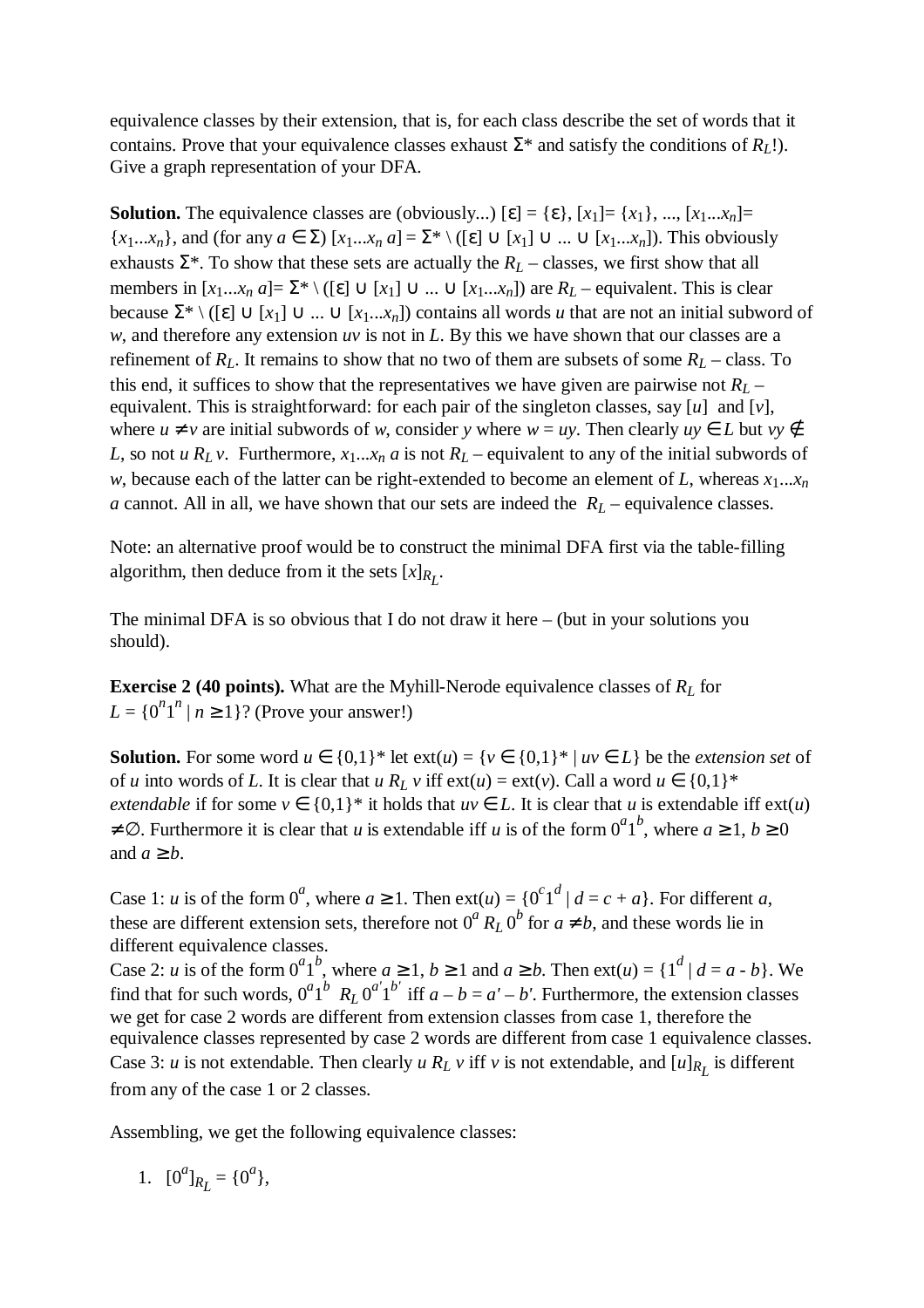- 2.  $[0^a1^b]_{R_L} = \{0^{a'}1^{b'} | a b = a' b'\},$
- 3.  $[1]_{R_L} = \{0,1\}^*$  minus the union of all classes from 1. and 2.

Because we have infinitely many equivalence classes, *L* is not regular.

**Exercise 3 (30 points).** Minimize the DFA shown in the figure by using the table filling method. Deliverables: the filling table, the set of states of the minimal DFA, and a graph representation of the minimal DFA.



**Solution.** Manual labour by accurately following the recipe...



New states: {*a*}, {*b*}, {*c*}, {*d*, *f*}, {*e*}

**Challenge** (no points, for sharpening your claws – really tricky). Show that if *L* is regular, then also  $H = \{u \mid \text{there exists a word } v, |u| = |v|, \text{ and } uv \in L\}$  is regular. *Hint*: construct an  $\varepsilon$ -NFA *B* for *H* out of a DFA *A* for *L*. Capitalize on the insight that  $u \in H$  iff some suitable *v* with  $|u| = |v|$  can be "guessed" (which is something  $\varepsilon$ -NFA's can do) such that *uv* leads to an accepting state in *A*. The difficulty is to ensure that  $|u| = |v|$ . Think of an  $\varepsilon$ -NFA that runs two processes in parallel (in a suitable product space of states), one for reading in *u*, and another one for "guessing" a successful continuation run for *v* in *A*.

### **Exercises for ACS 1, Fall 2005, sheet 5: Solution sheet**

**Exercise 1 (15 points).** Give a CFG for the language of the regular expression  $(0*10)*$ .

**Solution:** A set of production rules that works is the following: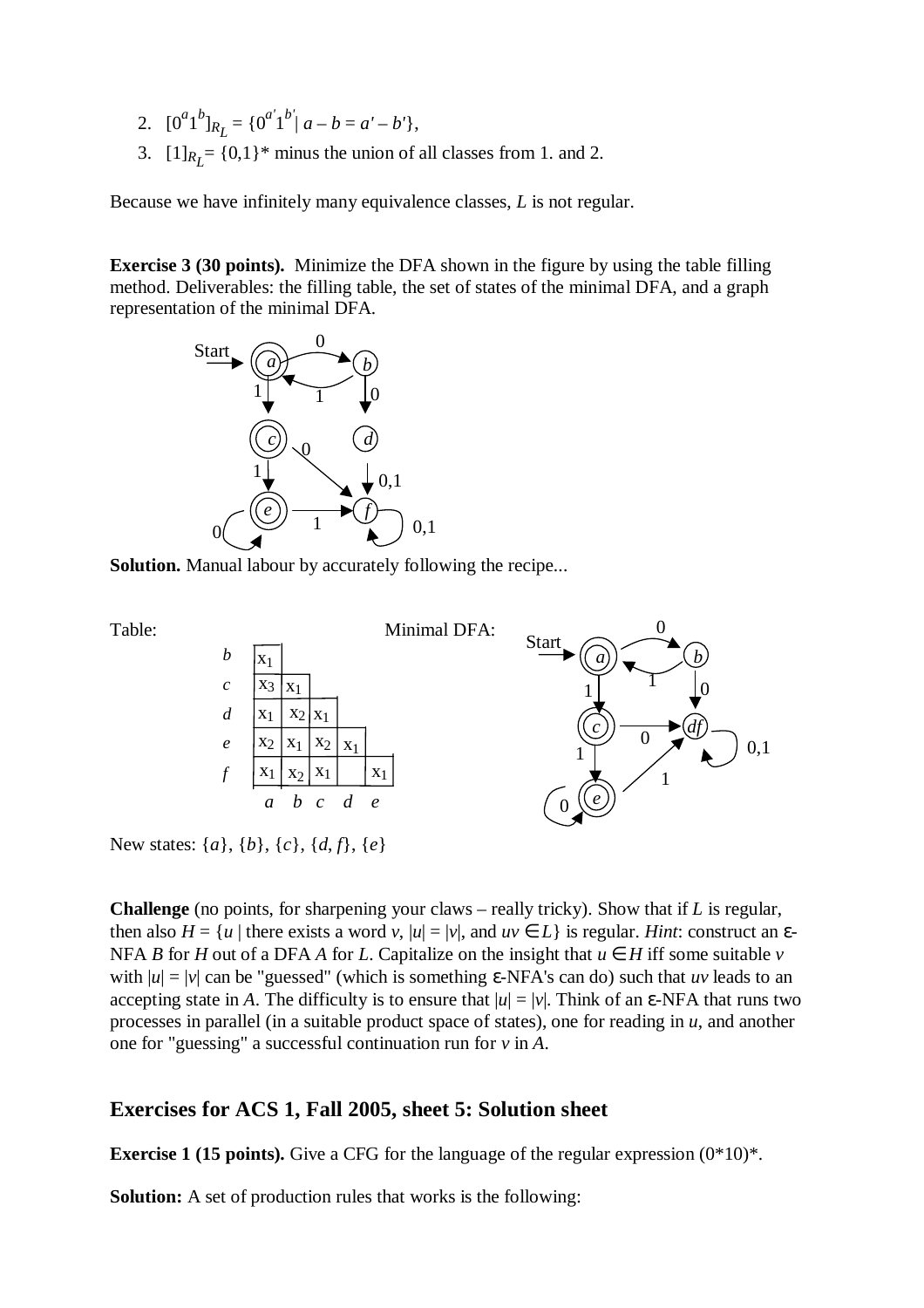| $S \rightarrow \varepsilon$   SS     | comment: this takes care of the outer *                                          |
|--------------------------------------|----------------------------------------------------------------------------------|
| $S \rightarrow Z10$                  |                                                                                  |
| $Z \rightarrow \varepsilon$   ZZ   0 | comment: rules in the last two lines take care of generating the words<br>$0*10$ |

You could also use the generic method that you are asked for in the next exercise, but the resulting grammar would contain more rules and variables.

**Exercise 2 (30 points).** Describe a generic method by which a CFG for the language *L*(*E*) of any regular expression *E* can be constructed from *E*. *Hint*: use induction on the structure of *E*.

**Solution.** A method to come up with a CFG for any language described by a regular expression *E* over an alphabet  $\Sigma$  (or *T*, if we think of it from the angle of CFGs) is to combine CFG's for subexpressions *E'* of *E*, by induction over the structure of *E*:

#### Basis:

For  $E = \emptyset$ ,  $\varepsilon$ , or a (where  $a \in \Sigma$ ) it is (almost) trivial to find CFGs  $G_{\emptyset} = (V_{\emptyset}, \Sigma, P_{\emptyset}, S_{\emptyset}), G_{\varepsilon}$  $= (V_{\varepsilon}, \Sigma, P_{\varepsilon}, S_{\varepsilon}), G_a = (V_a, \Sigma, P_a, S_a)$ , that generate the corresponding languages, so I will skip this here.

#### Induction:

(union) Let *E*, *F* be regexps over  $\Sigma$ , with grammars  $G_E = (V_E, \Sigma, P_E, S_E)$ ,  $G_F = (V_F, \Sigma, P_F, S_E)$  $S_F$ ) for the languages of *E* and *F*. Without loss of generality, we may assume that  $V_E$  and  $V_E$ are disjoint. Then we get a obvious grammar for the language of  $(E + F)$  by  $G_{E+F} = (V_E)$  $∪ V_E ∪ \{S^*\}, \Sigma, P_E ∪ P_F ∪ \{S^* → S_E, S^* → S_F\}, S^*$ , that is, we create a new start symbol from which either the old start symbol of the CFG for the language of *E* or the old start symbol of the CFG for the language of *F* can be produced. (concatenation) Similar to union, except the new ruleset is  $P_E \cup P_F \cup \{ S^* \rightarrow S_E S_F \}.$ (Kleene star) A grammar for the language of  $E^*$ , given  $G_E = (V_E, \Sigma, P_E, S_E)$ , is  $G_{E^*} = (V_E, \Sigma, P_E, S_E)$  $P_E \cup \{ S_E \rightarrow S_E S_E, S_E \rightarrow \varepsilon \}, S_E$ .

**Exercise 3 (20 points). Construct a CFG for the language over**  $T = \{0,1,2\}$ **,**  $L = \{w2w^{R}2 \mid w \text{ is in } (0+1)^{+}, w^{R} \text{ is the reverse of } w\}$ . (For a regexp *E*,  $L(E^{+})$  is  $L(E^{*}) - \{\epsilon\}$ .)

**Solution.** One possibility is

*S* → 1*A*12 | 0*A*02  $A \rightarrow 1A1 | 0A0 | 2$ 

**Exercise 4 (50 points)** Let *G* be a CFG. Show that there exists a constant *K* (which depends on *G*), such that, if  $w \in L(G)$ ,  $w \neq \varepsilon$ , then there exists a derivation with at most *K* |*w*| steps.

**Solution.** Showing the claim is easy if *G* has no ε-productions (that is, productions of the form  $A \to \varepsilon$ ). Because in this case, consider any parse tree *t* for *w*. Its leaves are the symbols from *w*. Generally, a tree with *n* leaves cannot have more than 2*n* linear chains (this maximal number is attained when the tree is binary). Consider any linear chain in *t*. It must consist solely of variable nodes, with possibly the last node being labelled by a terminal if the chain ends in a leaf. Let  $k = |V|$  be the number of variables in *G*. If a chain in *t* contains more than *k*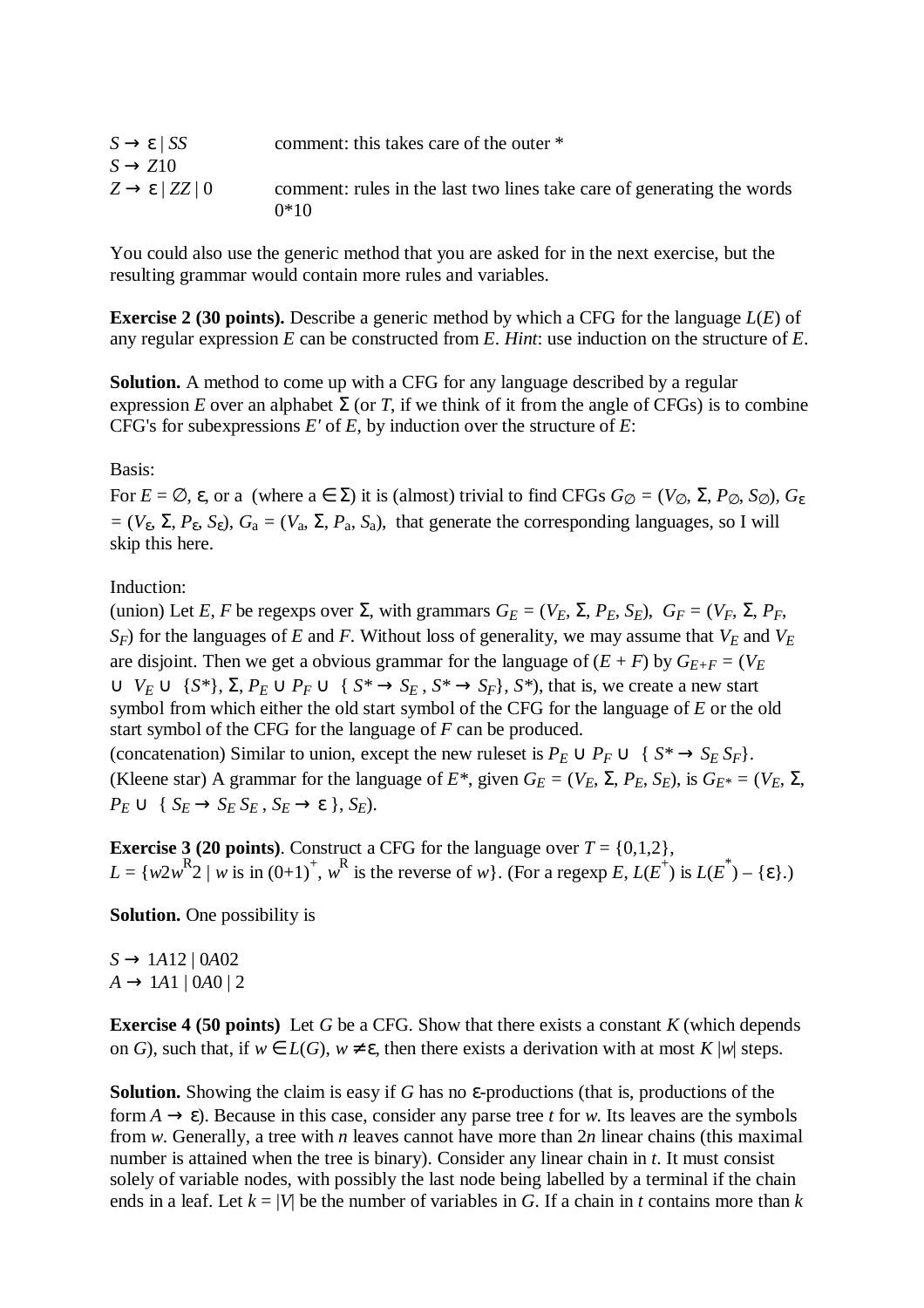variable nodes, at least one variable *A* occurs twice and the chain can be shortend by cutting out the segment between the two occurences of *A*, and joining the two *A-*nodes, resulting in another parse tree for *w*. So we can shorten all linear chains to a length bounded by  $k + 1$ . The total number of nodes of the shortened parse tree is therefore bounded by  $2(k + 1)$  |w|. Putting  $K = 2(k + 1)$  therefore gives us the desired bound, because for any parse tree with *m* nodes we can find a derivation with *m*-1 steps.

Now assume that *G* does have ε-productions. Let *t* be some parse tree for *w*, with node set *N*. Consider the subset *N'* of *N* that consists of all nodes that have a non-ε-labelled leaf beneath them or are themselves non-ε-leaves. Consider the labelled tree *t'* that you get when you take away from *t* all nodes not in *N'*. This tree has |*w*| leaves labelled by the symbols from *w*, from left to right. Notice that if *n'* is a node within a linear chain in *t'*, then within *t* this node is either also occuring in a linear chain, or if not, all branches beneath *n'* in *t* that are not in *t'* end in  $\varepsilon$  leaves. By a similar argument as above (in the case of a grammar with no  $\varepsilon$ -productions), shortening linear chains in *t'* at repetitions of variable labels gives a tree *t''* whose size is bounded by *K'* |*w*|, where *K'* is some constant that depends only on |*V*|. Now re-complete *t''* by appending, at all nodes *n''* that within *t* had children *n* not in *N'*, those children *n* and all their descendents. Obtain *t'''.* All of these children *n* are nodes beneath which only ε-leaves can be found. Let *b* be the maximum length of any production in *G.* By re-extending *t''* into *t'''*, at most *K'* |*w*| *b* such nodes *n* were added to *t''* (plus the descendants of the nodes *n*). Consider any such node *n* in *t* beneath which only ε-leaves can be found, and all its descendants. This is a subtree  $t_n$  of *t* with only  $\varepsilon$ -leaves. Any branch beneath *n* that is longer than |*V*| must contain repeated variable nodes and can be shortened. So we can condense  $t_n$  into a tree  $t_n$ ' of depth at most |*V*|. If *b* is the maximum length of any production in *G*, then the number of nodes of  $t_n$ ' is bounded by  $b^{|V|}$ . If we replace all subtrees beneath nodes *n* in *t'''* by the condensed trees  $t_n$ ', we get a tree *t*''' that has at most  $K'|w| + b^{|V|} K'|w| b =: K|w|$  nodes. But *t*''' is a parse tree for *w*, and thus we have procured a derivation of *w* in *G* with at most  $K |w|$  steps.

## **Exercises for ACS 1, Fall 2005, sheet 6: Solution sheet**

**Exercise 1.** Give a formal definition of something like a "context-free graph grammar" (CFGG), where the result of a derivation is not a word, but an undirected graph (whose nodes or links are not labelled). Like in ordinary CFGs, a derivation should start with a start variable *S*. You are essentially free to invent your personal brand of a CFGG – this exercise aims only at sharpening your skills to compose rigorous definitions, not at finding the "correct" definition. However, to make your task not too simple, your CFGG should be expressive enough to allow grammars that can generate (i) all binary trees, and (ii) all fully connected finite graphs.

Note: Feel invited to become inventive! don't stick too closely to the definitions of ordinary CFGs. Anything goes ... as long as you make it formal and precise, and as long as your grammar can derive the languages (i) and (ii).

Deliverables: **(a, 70 points):** An CFGG definition, including a notion of derivations and of accepted graph languages, analog to Definitions 4.1, 4.2, 4.3 from the lecture notes. **(b, 20 points):** A specific graph grammar whose language is the set of all finite binary trees. Demonstrate your grammar by an illustrative derivation. **(c, 20 points):** A specific graph grammar whose language is the set of all fully connected finite graphs. Demonstrate your grammar by an illustrative derivation.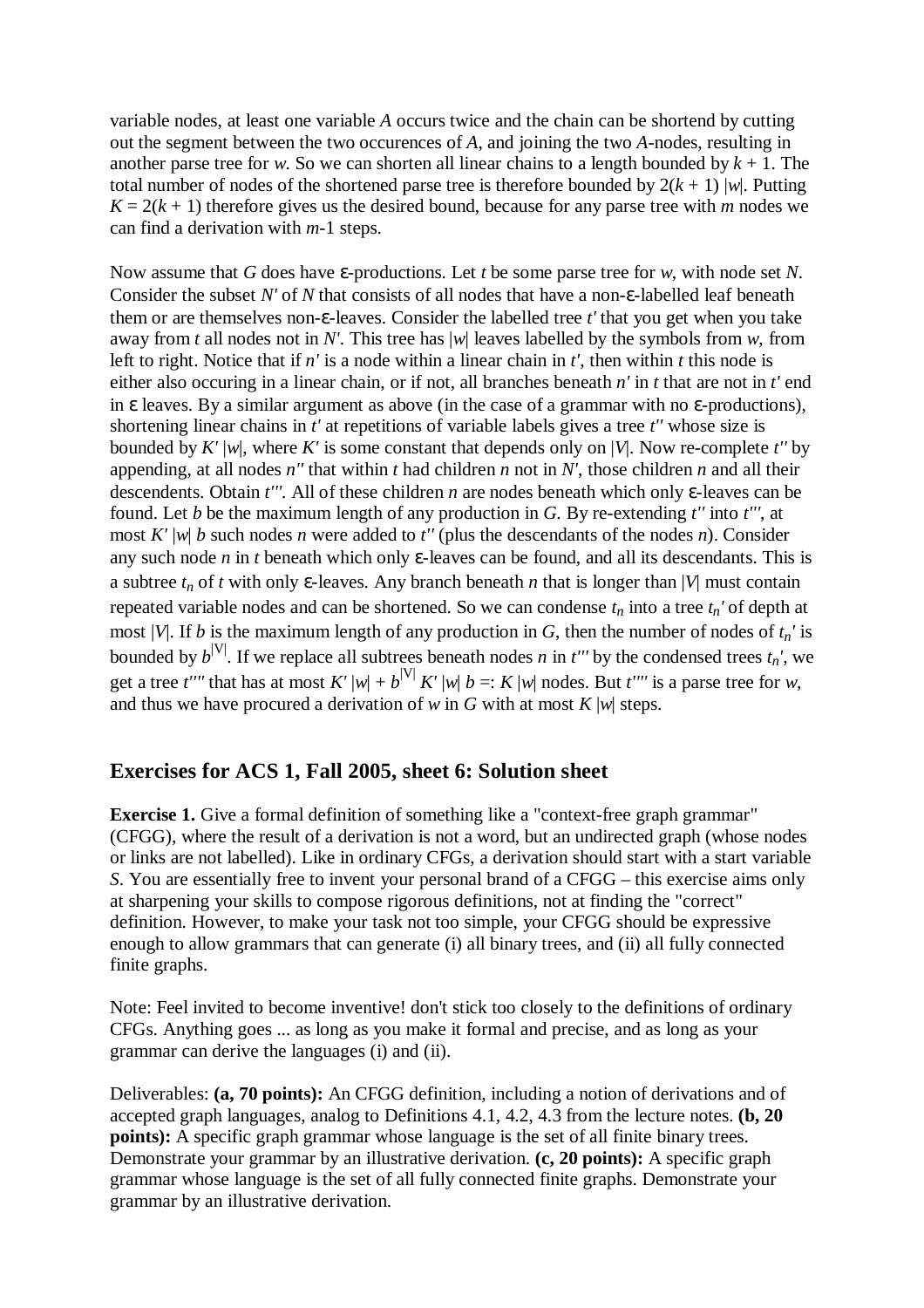Use the following definition and terminology for undirected (finite) graphs:

**Definition**. An undirected graph is a pair  $U = (N, E)$ , where *N* is a finite, nonempty set of *nodes* and  $E \subset N \times N$  is the set of edges. *E* must be symmetric (that is,  $(n, n') \in E \implies (n', n) \in$ *E*) and antireflexive (that is,  $(n, n) \notin E$  for all nodes *n*). We write  $[n, n'] \in E$  as a shorthand for (*n*, *n'*) ∈ *E* ∧ (*n'*, *n*) ∈ *E*. An undirected graph is *connected* if for any pair (*n*, *n'*) of nodes, there exists a path in the graph that leads from *n* to *n'*. An undirected, connected graph is a binary tree if either  $U = (\{n_0\}, \emptyset)$  or, if  $|N| > 1$ , there exists exactly one  $n_{\text{root}} \in N$  that has exactly two neighbors, and any other node has either exactly one neighbor (then it is a *leaf node*) or three neighbors (then it is an *internal node*). An undirected graph is *fully connected* if for any pair  $(n, n')$  of nodes, it holds that  $[n, n'] \in E$ .

If  $(N, E)$  is a graph, *A* and *B* are sets, then any mapping  $\nu: N \rightarrow A$  is called a *node labelling (with label set A).* For a graph with a node labelling ν we write (*N*, *E*, ν).

**Solution**. **(a)** One possibility would be the following:

**Definition.** (CFGG) A *context-free graph grammar* (CFGG) is a quadruple  $G = (V, T, P, S)$ , where

- 1. *V* is a finite set of *variables* (also called *nonterminals*),
- 2.  $T \notin V$  is the *terminal symbol*,
- 3.  $S \in V$  is a *start symbol*, and
- 4. *P* is a finite set of *productions* (also *rules*), each of the form  $A \to \alpha$ , where *A* is a variable and  $\alpha = (N, E, v, \pi)$  consists of the following parts:
	- 1. an undirected, node-labelled graph  $(N, E, v)$ , with labels from  $V \cup \{T\}$ , called the *heart* of the rule,
	- 2. for each node  $n \in N$  of the heart a finite (possibly empty) set  $\pi(n)$  of *graph matching patterns*. A graph matching pattern is itself an undirected graph  $(N', E')$ , where  $|N'| \geq 2$ , where there is a specifically marked *reference node*  $r \in N'$ , and a *match node*  $m \in N'$ , with  $r \neq m$ . Thus,  $\pi(n)$  consists of a finite set of structures of the form  $((N', E'), r, m)$ .

**Definition.** (derivations). Let  $G = (V, T, P, S)$  be a CFGG. Let  $(N, E, v)$ ,  $(N', E', v')$  be two node-labelled graphs, with label set  $V \cup \{T\}$  each. Then  $(N', E', V')$  is derived from  $(N, E, V)$ via *G*, written  $(N, E, v) \implies_G (N', E', v')$ , if there exists a rule  $A \to \alpha$  in *P*, such that

- 1. there exists a node  $n \in N$ ,  $v(n) = A$ ,
- 2. (*N'*, *E'*, ν*'*) can be obtained from (*N*, *E*, ν) through the following steps:
	- a. delete from  $(N, E, v)$  the node *n* (including its connecting links and label information), to obtain (*N\**, *E\**, ν*\**),
	- b. add to  $(N^*, E^*, v^*)$  the heart  $(N_\alpha, E_\alpha)$  of  $\alpha$  (making  $N_\alpha$  is disjoint from  $N^*$ ), obtaining  $(N^{**}, E^{**}, V^{**}) = (N^* \cup N_\alpha, E^* \cup E_\alpha, V^* \cup V_\alpha)$
	- c. for each node  $n_{\alpha}$  in  $N_{\alpha}$ , and for each  $((N_{\pi}, E_{\pi}), r, m) \in \pi(n_{\alpha})$ , and for each  $n^*$  $\in$  *N*\*, add  $[n_{\alpha}, n^*]$  to  $E^{**}$  if  $((N_{\pi}, E_{\pi}), r, m)$  matches *r* with *n* and *m* with  $n_{\alpha}$ , that is, if there exists an injective map  $\iota: N_\pi \to N$  with  $\iota(r) = n$  and  $\iota(m) = n^*$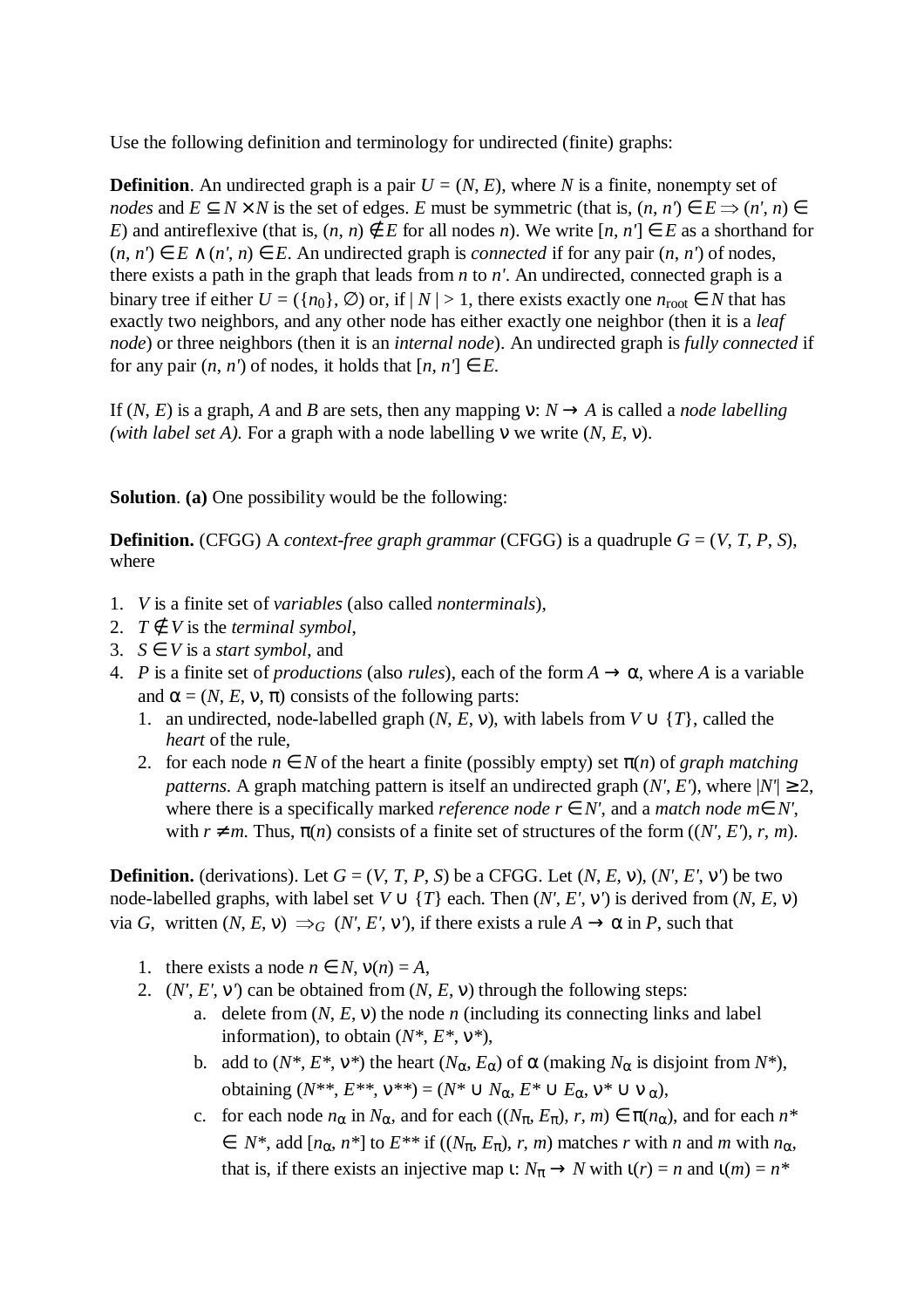which is a subgraph map, that is, connections in  $(N_\pi, E_\pi)$  are mapped on existing connections in (*N*, *E*).

Let  $\Rightarrow^*_{G}$  denote the transitive closure of  $\Rightarrow_{G}$ .

**Definition (language of a CFGG).** Let  $G = (V, T, P, S)$  be a CFGG. Then an undirected graph  $(N, E)$  is in the language of *G* if there exists a derivation  $(\{S\}, \emptyset) \Rightarrow^* G(N, E, v)$ , where ν labels all nodes from *N* by the terminal symbol *T*.

**(b).** Put  $V = \{S, F\}$  and for the productions set put

- 1.  $S \rightarrow (\lbrace n \rbrace, \emptyset, v, \pi)$ , with  $v(n) = T$  and  $\pi(n) = \emptyset$ . [This rule generates the trivial singlenode tree]
- 2. *S*  $\rightarrow$  ({*a, b, c*}, {[*a, b*], [*a, c*]},  $\nu$ ,  $\pi$ ), where  $\nu(a) = T$  and  $\nu(b) = \nu(c) = F$ , and  $\pi(a) = \pi(b)$  $= \pi(c) = \emptyset$ . [This rule generates a "seed" tree of one root and two descendants].
- 3.  $F \rightarrow (\{a, b, c\}, \{[a, b], [a, c]\}, \nu, \pi)$ , where  $v(a) = T$  and  $v(b) = v(c) = F$ , and  $\pi(a) = (\{r, c\}, \pi)$  $m$ },  $\{[r, m]\}, r, m$ ,  $\pi(b) = \pi(c) = \emptyset$ . [This rule extends a "frontier" node *a* labelled by *F* by appending two siblings. *a* is relabelled by *T*, the siblings become new "frontier" nodes by labelling them with *F*.
- 4.  $F \rightarrow (\{a\}, \emptyset, \nu, \pi)$ , where  $\nu(a) = T$  and  $\pi(a) = (\{r, m\}, \{[r, m]\}, r, m)$ . [This rule changes the status of a frontier node into a terminal node by relabelling to *T*. ]
- (c). Put  $V = \{S, A\}$  and for the production set put
- 1.  $S \rightarrow (\lbrace n \rbrace, \emptyset, \nu, \pi)$ , with  $v(n) = A$  and  $\pi(n) = \emptyset$ . [This rule generates the trivial singlenode tree]
- 2.  $A \rightarrow (\{a, b\}, \{[a, b]\}, \{v, \pi\})$ , where  $v(a) = v(b) = A$ , and  $\pi(a) = \pi(b) = (\{r, m\}, \{[r, m]\}, r,$ *m*). [This rule adds a new node and connects it to all nodes in the old graph, assuming that the node that is replaced using this rule is already connected to all nodes in the old graph.]
- 3.  $A \rightarrow (\lbrace a \rbrace, \emptyset, \nu, \pi)$ , where  $\nu(a) = T$  and  $\pi(a) = (\lbrace r, m \rbrace, \lbrace r, m \rbrace, r, m)$ . [This rule changes the status of an "active" node into a terminal node by relabelling to *T*. ]

(for **(b)** and **(c)**, you should also furnish an illustrative derivation – omitted here).

Midterm Advanced CS 1, Fall 2005: Solutions

#### **Problem 1.**

**(a, 10 points)** Construct an ε-NFA for the language

 $L = \{w \in \{0,1\}^* \mid w = uv, u \in \{0,1\}^*, v \text{ is a string of } n \text{ repeated substrings 010, where } n \ge 1\}.$ Present your automaton by a transition graph.

**(b, 10 points)** Represent *L* by a regular expression. Adhere strictly to the syntax of regexps as introduced in the lecture (no parenthesis saving conventions) **(c, 10 points)** Give a CFG for *L*.

**Solution.** (a) One possible ε–NFA is

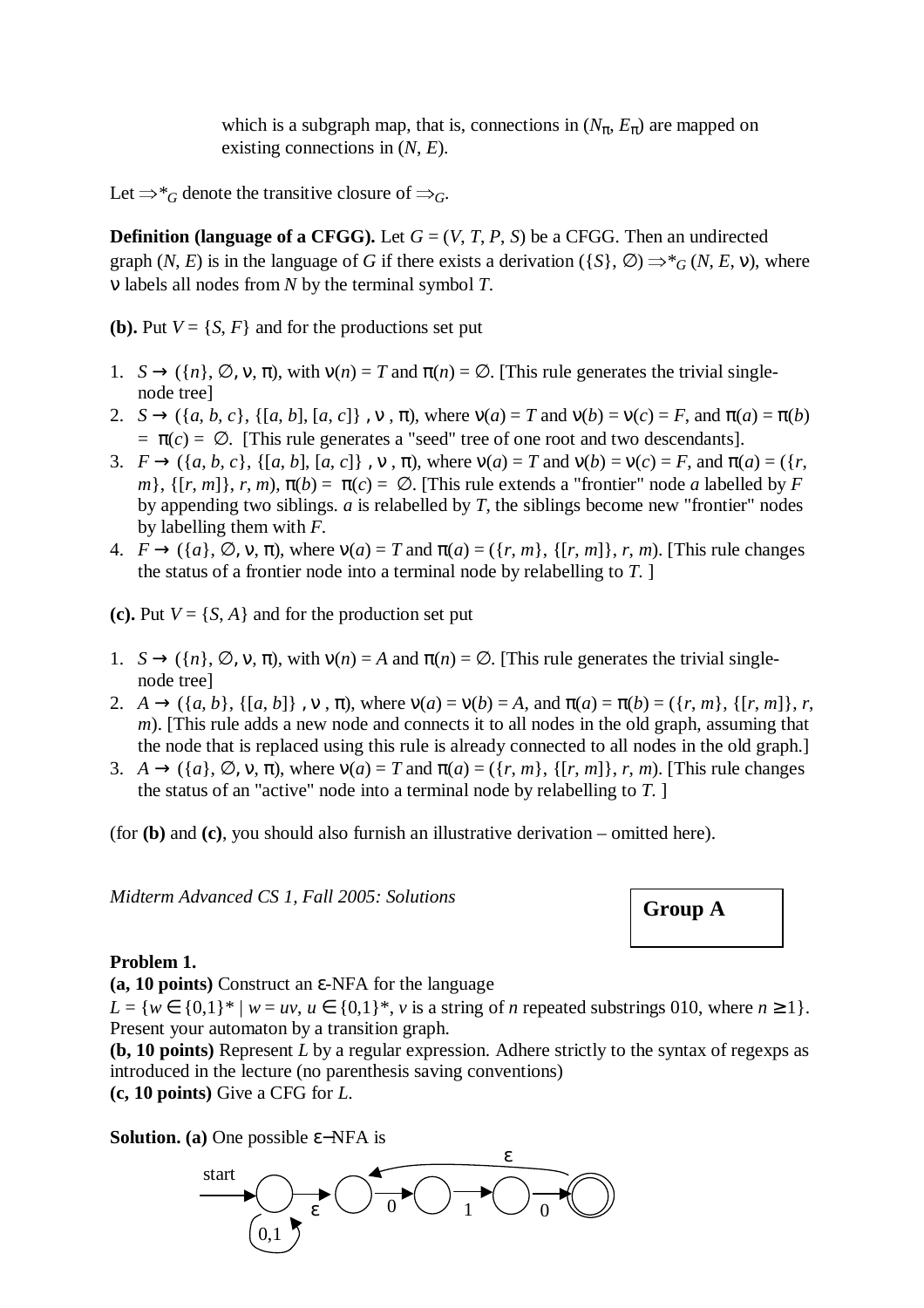**(b)**  $(((0+1)^*)(((01)0)^*))$ **(c)** One possible grammar:  $S \to UV$ ,  $U \to \varepsilon$  |  $U1$  |  $U0$  ,  $V \to W010$ ,  $W \to \varepsilon$  |  $V$ 

**Problem 2 (15 points):** Prove or disprove the following conjecture:

Let  $\Sigma$  be some alphabet. If for a language  $L \subset \Sigma^*$ , all *k*-initial languages are regular ( $k \ge 1$ ), then *L* is regular. (For a language *L*, the *k*-initial language of *L* is the set  $\{v \in \Sigma^* | |v| = k \text{ and }$ there exists a word  $vu \in L$ .)

**Solution.** Conjecture is very wrong. By definition of a *k*-initial language, a *k*-initial language is finite and therefore regular. So for *any* language *L* all *k*-initial languages are regular – regardless of whether *L* is regular or not.

**Problem 3 (20 points):** Show that the language  $L = \{0^k 10^l | k \ge 0, l \ge k\}$  is not regular.

**Solution:** a clear job for the pumping lemma, what else... Assume *L* is regular. Let *n* be a pumping lemma constant. Consider the word  $w = 0^n 10^n$ . By the PL, it can be written as  $w =$ *xyz*, where  $|xy| \le n$ , (which implies *y* consists solely of 0's and falls into the first 0<sup>n</sup> of *w*) and  $|y|$  ≥ 1. By "pumping" *y* once and using the statement of the PL, we obtain  $w' = 0^{n+|y|} 10^n \in L$ , which is a contradiction to the definition of *L*. Therefore the assumption that *L* is regular must be false, that is, *L* is not regular.

**Problem 4 (20 points)** Prove that if *L* (over  $\Sigma$ ) is regular, then the prefix language of *L*, Pre(*L*) = { $w \in \Sigma^*$ |  $wu \in L$  for some  $u \in \Sigma^*$ } is also regular.

**Solution:** Let *A* be some DFA for *L*. First determine all accessible states *q* in *A* from which there exists some path leading to an accepting state, or which are themselves accepting. Add a new state *p* to the state set of *A*, and connect all states *q* to *p* by an ε-transition. Make *p* accepting and make all original states of *A* non-accepting. The automaton thus obtained clearly accepts Pre(*L*).

Note: the suffix language from group B can be dealt with in a similar way, by inserting εtransitions into *A* from the start state into all states *q*.

**Problem 5 (30 points)** Disprove the following variant of the pumping lemma:

*L* is a regular language iff there exists a constant *n*, such that  $\forall w \in L$ ,  $|w| \ge n$ , we can find a partition  $w = xyz$ , such that (1)  $y \neq \varepsilon$ , (2)  $|xy| \leq n$ , and (3)  $\forall k \geq 1$ ,  $xy^kz \in L$ .

*Note*: this claim differs from the PL in two respects. First, it has an "iff" where the PL only has a " $\Rightarrow$ ", second, condition (3) is stated for  $\forall k \ge 1$ , whereas the PL as  $\forall k \ge 0$ .

**Solution:** We construct a non-regular *L* for which the rhs. of the iff claim holds. Let *M* be some non-regular language over  $\Sigma_M$  (which must be infinite because all finite languages are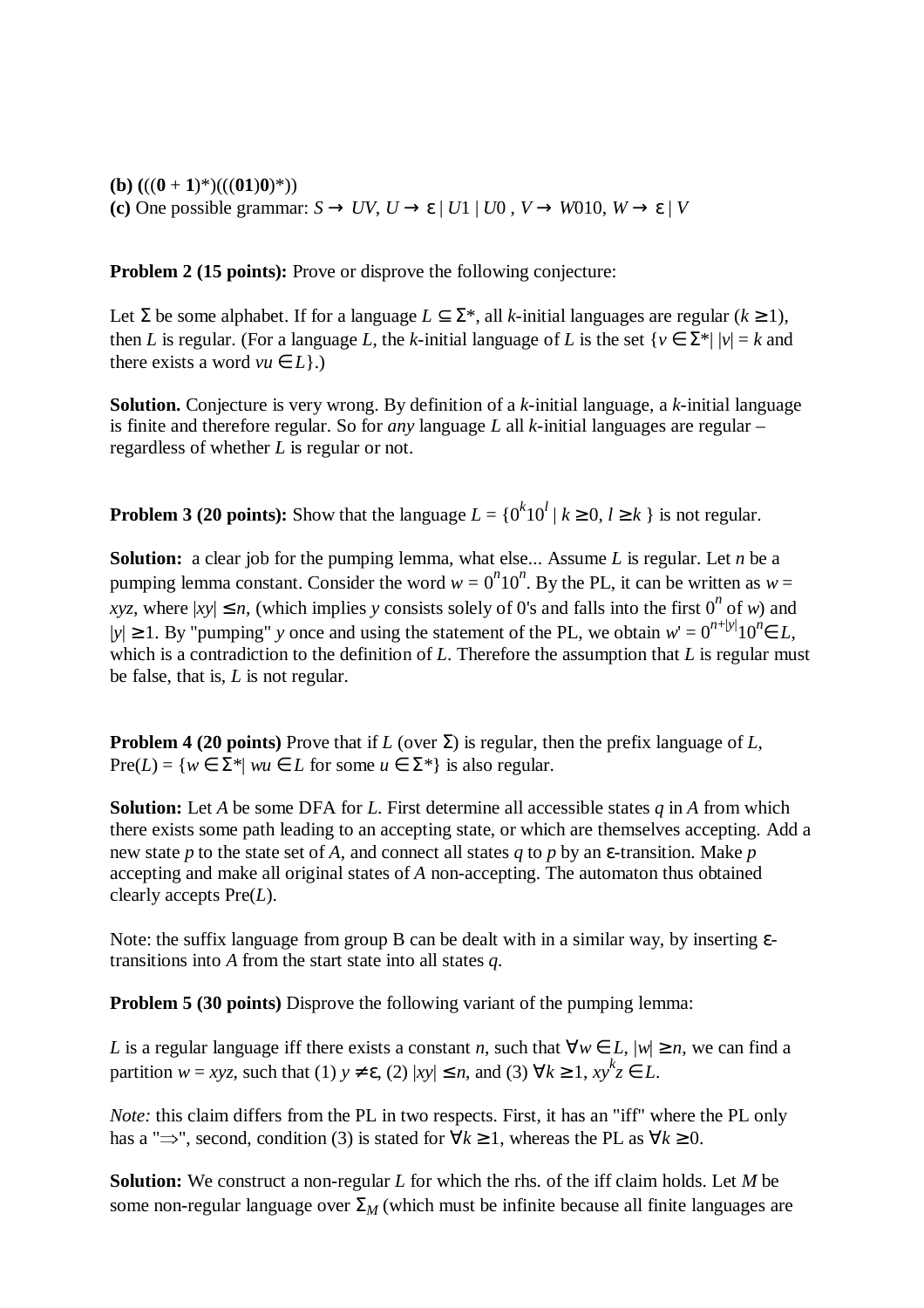regular), where  $\Sigma_M$ . does not contain 0. Let *N* be some infinite regular language over  $\Sigma_N$  = {0} with  $\varepsilon \notin L$  and with PL constant *n*. and let  $N_{>n}$  be the subset of *N* of all words longer than *n* (this is also regular because  $N_{>n} = N \cap \Sigma_N^0 \cap \Sigma_N^{-1} \cap ... \cap \Sigma_N^{-n}$ ). Consider the language  $L =$  $N_{\geq n} M$  over  $\Sigma_M \cup \Sigma_N$ . Then by construction, the rhs. of the iff statement holds for *L* (use same *n* and But *L* is not regular, which can be seen by considering the homomorphism *h*:  $\Sigma_M \cup \Sigma_N$  $\rightarrow \Sigma_M$ ,  $h(0) = \varepsilon$ ,  $h(a) = a$  for all  $a \in \Sigma_M$ . It holds that  $h(L) = M$ . If *L* were regular, then by closure under homomorphisms *M* would also be regular, contradiction.

Final Advanced CS 1, Fall 2005 **6 COVID A Group A** 

*A maximum of 100 points is accredited.* 

### **Problem 1.**

**(a, 5 points)** Describe the language accepted by the ε-NFA *A* from Fig. 1 in a "mathematical set description" of the kind  $L = \{w \in \{0,1,2,3\}^* \mid ... <$  your specification goes here  $> \}$ . **(b, 5 points)** Represent *L*(*A*) by a regular expression. Adhere to the syntax of regexps as introduced in the lecture (you may use parenthesis saving conventions) **(c, 5 points)** Give a CFG for *L*.



**Solution.** (a)  $L = \{w \in \{0,1,2,3\}^* \mid w \text{ is a (possibly empty) concatenation of subwords } 10$ , 1200, 123000} **(b)**  $(01 + 1200 + 123000)^*$ **(c)** *S* → ε | *SS* | 01 | 1200 | 123000

**Problem 2 (25 points).** How many states does a minimal DFA for the language accepted by the ε-NFA *A* from Figure 1 have? Prove your answer.

**Solution.** The following DFA clearly accepts *L*: We use the table-filling algorithm to show that it is actually minimal. Here is the table that we get:



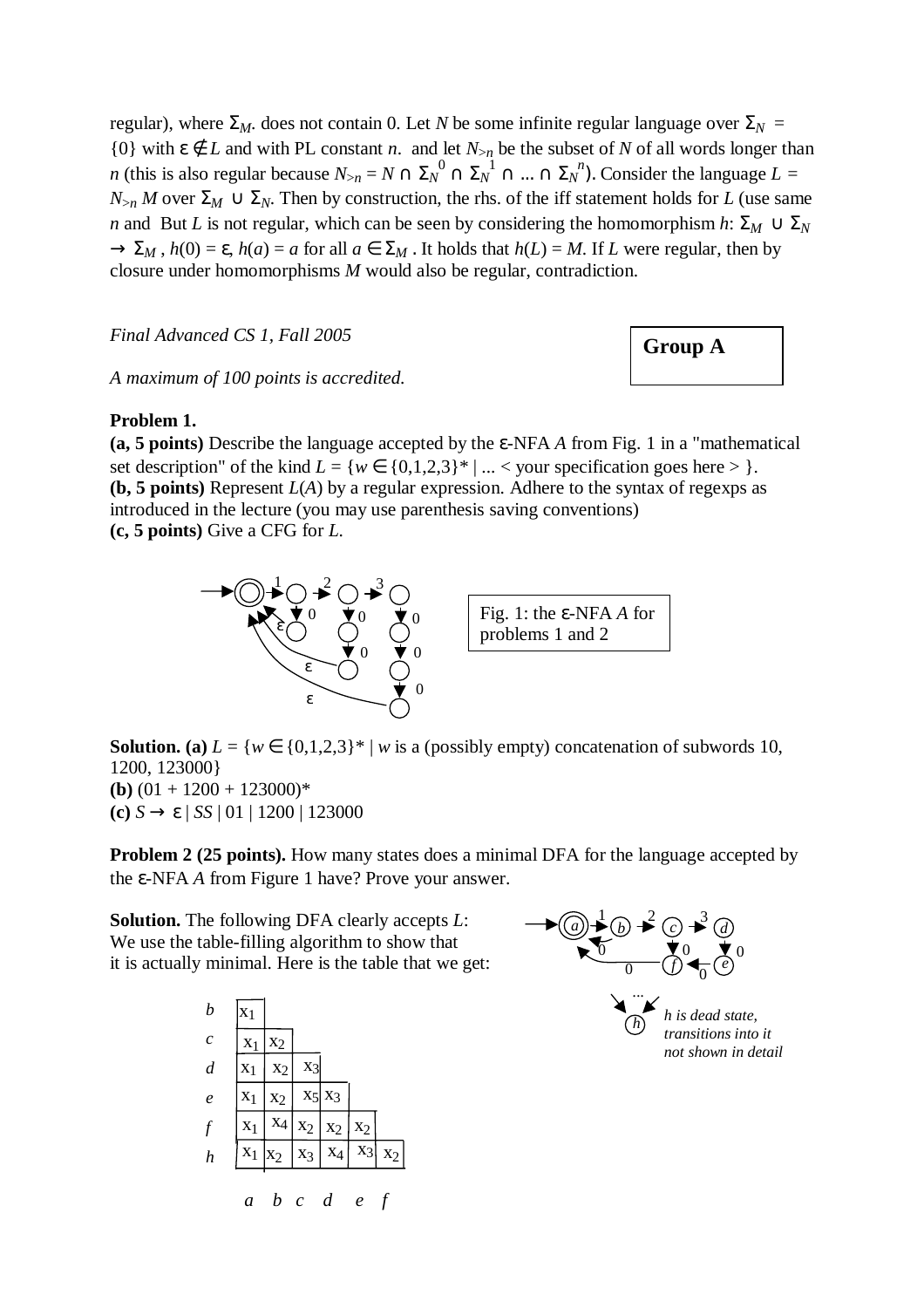The table shows that all states are pairwise distinguishable and therefore the DFA is minimal; that is, the minimal number of states is 7.

**Problem 3. (a, 15 points)** Under the homomorphism operation, each symbol *a* from a word *w* over  $\Sigma_1$  is replaced by some word *h*(*a*) over  $\Sigma_2$ . This is a deterministic operation: *h*(*w*) is uniquely determined. Your task: define a non-deterministic version of homomorphisms, where each symbol *a* from a word *w* over  $\Sigma_1$  is replaced by any word from a finite set of words over  $\Sigma_2$  that depends on *a*. Re-formulate the original definition 3.13. (1.) of a homomorphism for the non-deterministic case. **(b, 20 points)** Show that the context-free languages are closed under non-deterministic homomorphisms.

**Solution.** (a) Let  $\Sigma_1$ ,  $\Sigma_2$  be two alphabets. A *non-deterministic homomorphism h* is any function *h*:  $\Sigma_1 \rightarrow \text{Pot}_0(\Sigma_2^*)$ , where  $\text{Pot}_0(X)$  is the set of finite subsets of X. Such *h* induces another function (also called *h*) from  $\Sigma_1^*$  to  $\Sigma_2^*$ , by putting  $h(\varepsilon) = \varepsilon$  and  $h(x_1...x_n) = \{w_1... w_n\}$ *w<sub>i</sub>* ∈ *h*(*x<sub>i</sub>*)}. For *L* ⊆  $\Sigma_1$ <sup>\*</sup>, *h*(*L*) =  $\bigcup$  {*h*(*w*) ∈  $\Sigma_2$ <sup>\*</sup> | *w* ∈ *L*}.

**(b)** Let  $G = (V, \Sigma_1, P, S)$  be a grammar for  $L \subseteq \Sigma_1^*$  in CNF. Define a grammar  $G' = (V', \Sigma_1, P', S')$ *S'*) for *L'* as follows:

1.  $V' = V \cup \Sigma$ . 2.  $S' = S$ .

3. Let *P'* consist of all rules from *P* (with the rules of the form  $A \rightarrow a$  now interpreted in *G'* as variable-variable replacements), plus for each  $a \in \Sigma_1$ ,  $w \in h(a)$  a rule  $a \to w$  (now interpreted as a variable-terminal\_word replacement).

It is clear that *G'* is a grammar for  $L' = h(L)$ .

**Problem 4 (20 points).** A language *L* over  $\Sigma$  is called *recursively enumerable*, if  $L = \bigcup A(n)$ ,  $\sum_{n>0}$  $\mathbf{0}$  $A(n)$ *n*>

where  $A(n)$  is a finite (possibly empty) set of words from  $\Sigma^*$ , and there exists an algorithm that computes the function *A*:  $\mathbb{N} \to$  Pot ( $\Sigma^*$ ). That is, on input *n*, the algorithm prints out the finite number of words contained in  $A(n)$ . Show that every context-free language  $L$  is recursively enumerable, by describing such an algorithm in words. Explain why  $L = \bigcup_{n>0}$  $(n)$ *A n*

*n*>

when your algorithm is used.

**Solution.** There are many ways to achieve such an algorithm. Somehow the algorithm must exhaustively construct all possible derivations (or parse trees). Here, for concreteness, I sketch one possible realization. Let *G* be a grammar for a CFL *L*, and let *G* have *k* rules. On input *n*, the algorithm constructs all possible derivations of length less or equal than *n*. For each of these derivations which ends in an all-terminal sequential form, that is, produces a word  $w \in$ *L*, the word *w* is added to the output *A*(*n*). It is clear that  $\bigcup A(n) \subseteq L$ . Conversely, if  $w \in L$ , **∪**<br>n>0

the word has a derivation of some length *n*, and therefore  $w \in A(n)$ , thus  $w \in \bigcup_{n>0} A(n)$ , thus *L* 0  $(n)$ *n*> *A n*

 $\subseteq$   $\bigcup A(n)$ .  $\sum_{n>0}$  $(n)$ *n*> *A n*